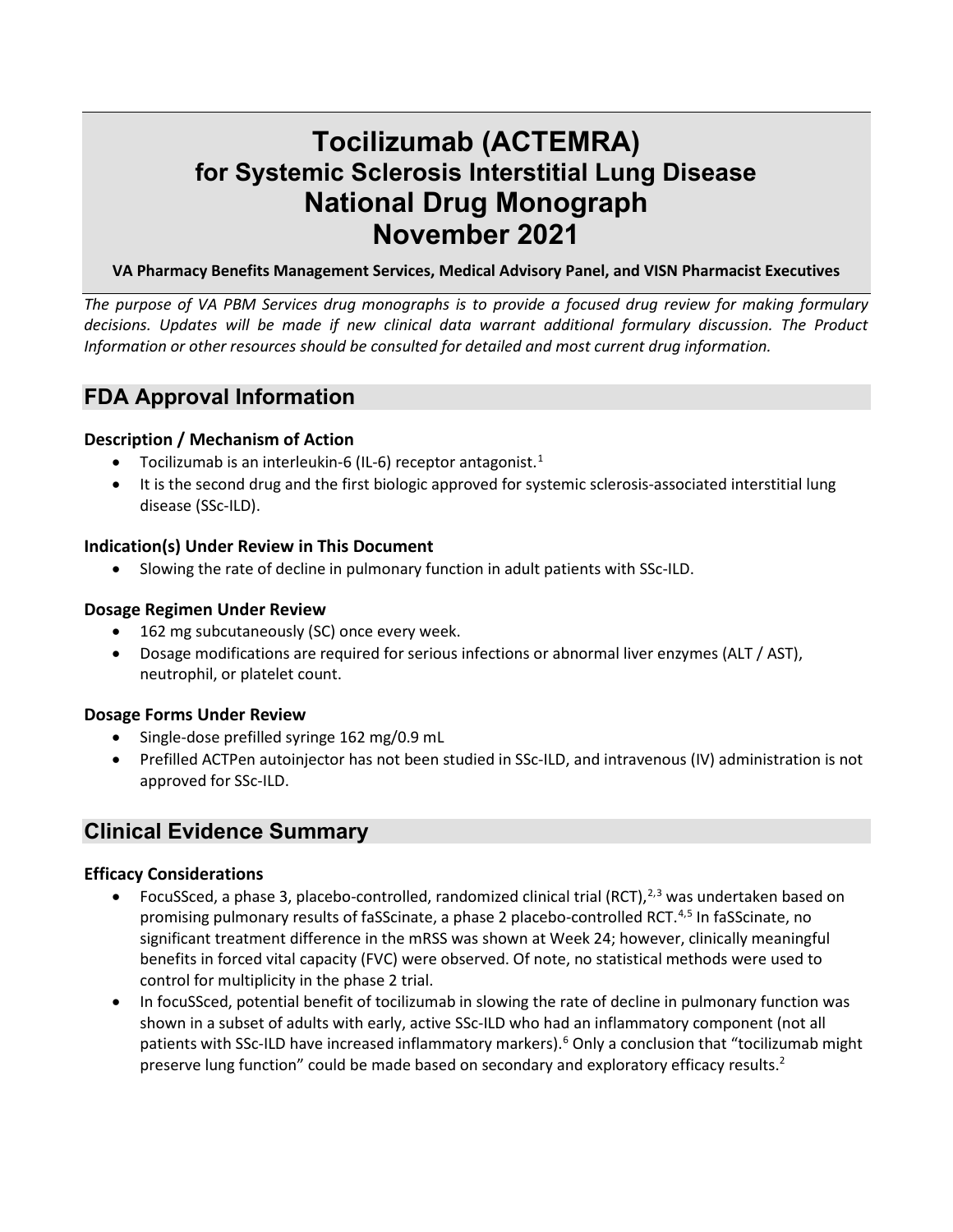- To control for multiplicity in focuSSced, a statistical hierarchical testing strategy was used. Because results showed no significant benefit in terms of the primary efficacy measure (modified Rodnan skin score [mRSS]), all subsequent tests (nominal p-values) on treatment differences, including FVC, were not considered to have achieved significance and could only be considered exploratory and inconclusive[.](#page-0-1)<sup>2</sup>
- <span id="page-1-0"></span>• The FDA considered the possibility of a type 1 error but believed there was sufficient evidence to conclude that numerical FVC benefits were real and clinically meaningful.<sup>[7](#page-11-6)</sup> The conclusion that the FVC benefits were not spurious was supported by the magnitude of FVC benefits, consistency both among FVC outcome measures and across studies, and reduction in lung fibrosis estimated by high-resolution computed tomography (HRCT). Also see Regulatory Considerations (page [6\)](#page-5-0).
- No active-controlled RCTs were conducted.
- This monograph will focus on the phase 3 RCT.

# **FocuSSced Trial**

# **Study Design**

- FocuSSced was a 48-week, phase 3, multicenter, multinational, double-blind, placebo-controlled, 1:1 RCT conducted at 75 centers in 20 countries across Europe, North America, Latin America, and Japan. Patients were then eligible to continue in a 48-week open-label tocilizumab treatment phase. The double-blind and open-label phases evaluated tocilizumab at a dose of 162 mg SC once weekly.
- Inclusion criteria included diffuse cutaneous systemic sclerosis (SSc) of ≤5 years' duration (from onset of first non-Raynaud phenomenon manifestation), an mRSS of 10–35 units, and increased acute phase reactant(s) (C-reactive protein [CRP] ≥6 mg/L, erythrocyte sedimentation rate [ESR] ≥28 mm/h or platelet count ≥330 x  $10^9$ /L).
	- $\circ$  To be eligible, patients also had to have active disease defined as at least one of the following: disease duration ≤18 months; mRSS increase of ≥3 units; involvement of one new body area and mRSS increase of ≥2 units; or involvement of two new body areas (each within the previous 6 months); and ≥1 tendon friction rub.
	- o Patients were not required to have interstitial lung disease (ILD).
- Exclusion criteria included significant restrictive lung disease (percentage of predicted FVC [ppFVC] of ≤55%), significant impairment in lung diffusion (percentage of predicted diffusing capacity of the lungs for carbon monoxide [ppDLCO] ≤45%), World Health Organization (WHO) [functional] class 2 or higher pulmonary arterial hypertension or evidence of other moderately severe pulmonary disease, body weight >150 kg, current liver disease, and glomerular filtration rate <45 mL/min.
- Rescue immunomodulatory therapy (only one agent) could be added to study therapy from Week 16 for patients who experienced a decrease in ppFVC or from Week 24 for patients who had worsened skin thickening or other substantial SSc complications. However, cyclophosphamide was among the agents not permitted during the trial.
- Randomization used a permuted block method and was stratified by serum IL-6 levels (<10 or ≥10 pg/mL) to account for a previously observed association between lower IL-6 levels and better SSc skin outcomes.
- A thoracic radiologist identified patients with ILD post hoc based on HRCT findings and a diagnostic algorithm for SSc.

# **Efficacy Outcome Measures**

- The primary efficacy measure was the change from baseline (CFB) in mRSS at Week 48. The total score for mRSS ranges from 0/No skin thickening to 51/Severe skin thickening.
- Pulmonary function including FVC at Week 48 was a key secondary efficacy outcome. FVC was measured using a centralized spirometry system.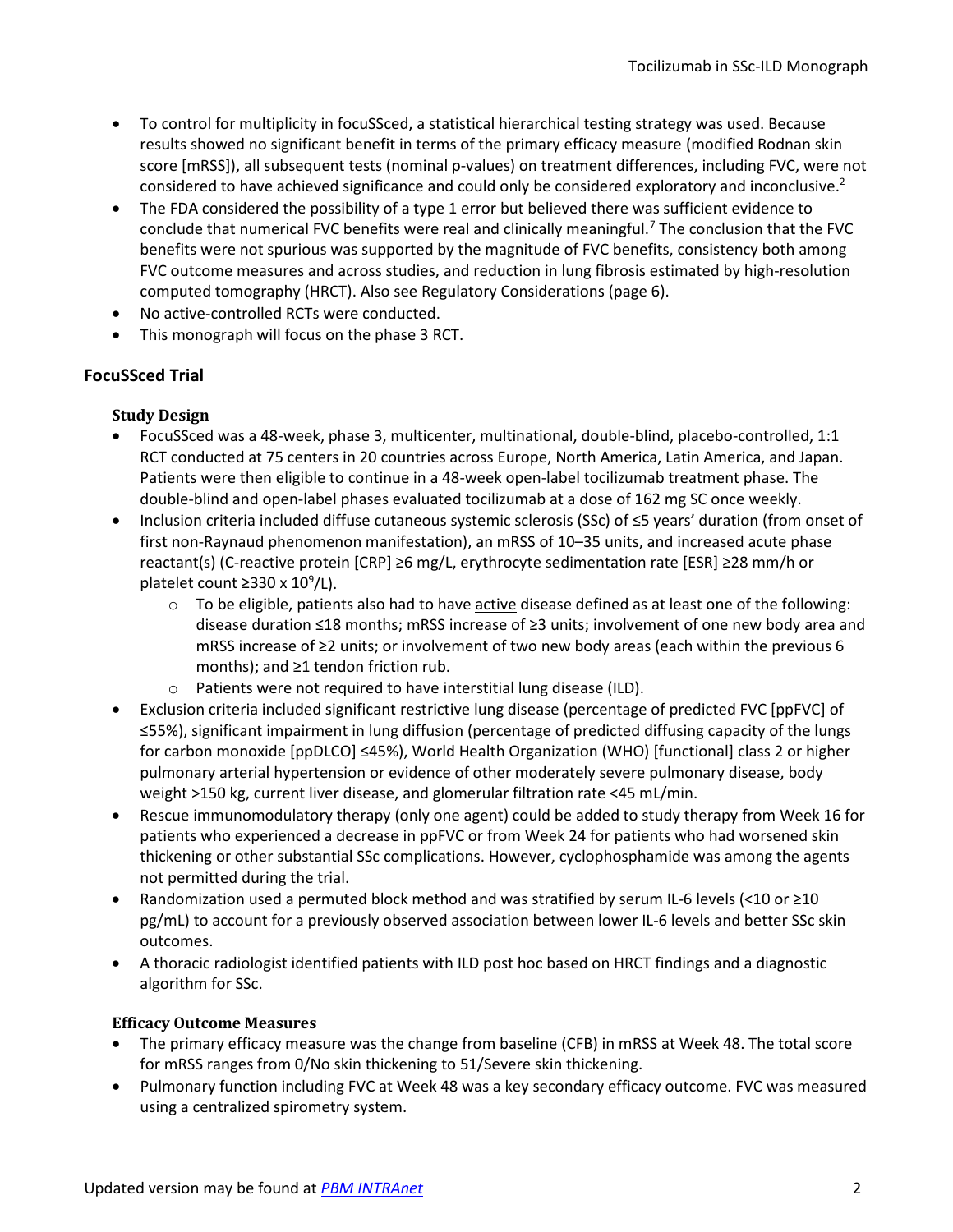$\circ$  As reference, in the Scleroderma Lung Studies, a minimal clinically important change (MCIC) from baseline to 12 months was shown to range from 3.0% to 5.3% for ppFVC improvement and  $-3.0\%$  to  $-3.3\%$  for worsening.<sup>[8](#page-11-7)</sup>

### **Patient Characteristics**

- Of 343 patients screened, 212 (62%) met entry criteria. Of 212 patients randomized, 136 patients (64%; 40% of patients screened) had HRCT-confirmed SSc-ILD at baseline; this was the subgroup analyzed for effects on pulmonary function.
- Overall (N = 208 analyzed), mean age was 48.2 ( $\pm$  12.4) years; 19% of patients were male, 83% white, and 12% Asian. Median disease duration was <2 years. Patients had moderate to severe skin involvement with mean mRSS of 20.4 and normal to mild impairment in lung function with ppFVC of 82.1 and ppDLCO (hemoglobin corrected) 75.6 and lung fibrosis identified on HRCT in 2%–17% of patients. Serum IL-6 concentrations were less than 10 pg/mL in 73% of patients.
- At least one previous medication for SSc was used in 66 tocilizumab patients (64%) and 63 placebo patients (59%)[.](#page-1-0)<sup>7</sup> Mycophenolate mofetil was previously used in 9% of patients in both treatment groups and cyclophosphamide was previously used in 8% and 11% of the tocilizumab and placebo groups, respectively[.](#page-1-0) 7

#### **Results**

- Immunomodulatory therapy was started in 9 (9%) of 104 patients on tocilizumab and 22 (21%) of 106 patients on placebo during the 48-week double-blind phase, with most patients (18/31, 58.1%) starting immunomodulators at or after Week 36.<sup>2</sup>
- Primary Efficacy Outcome. The treatment differences in CFB in skin thickness, as measured by mRSS, did not reach the level of statistical significance at Weeks 24 and 48 [\(Table 1\)](#page-2-0).

|                                               | <b>Time</b> | <b>Tocilizumab</b> |                            | <b>PBO</b> |                            |                                 |                          |
|-----------------------------------------------|-------------|--------------------|----------------------------|------------|----------------------------|---------------------------------|--------------------------|
| <b>Outcome</b>                                | (Wks)       | <b>N</b>           | <b>Result</b>              | <b>N</b>   | <b>Result</b>              | Diff or HR (95% CI)             | Q                        |
| Primary outcome                               |             |                    |                            |            |                            |                                 |                          |
| CFB in mRSS, LSM (95%                         | 24          | 104                | $-3.7$ ( $-5.0$ , $-2.4$ ) | 106        | $-3.1$ ( $-4.3$ , $-1.8$ ) | Diff $-0.6$ $(-2.3, 1.0)$       | H                        |
| CI)                                           | 48          | 104                | $-6.1$ ( $-7.7$ , $-4.6$ ) | 106        | $-4.4$ (-6.0, -2.9)        | Diff $-1.7$ $(-3.8, 0.3)$       | Н                        |
| Key secondary outcomes                        |             |                    |                            |            |                            |                                 |                          |
| aDFB of >10% in<br>ppFVC, <sup>‡§</sup> n (%) | 48          | 104                | 13(13)                     | 106        | 25 (24)                    | HR 0.55 (0.3, 1.1)              | $L^{\alpha}$             |
| CFB in ppFVC, %, LSM<br>(95% CI)              | 48          | 104                | $-0.4$ (NR)                | 104        | $-4.6$ (NR)                | Diff 4.2 (2.0, 6.4)             | $M^{\beta}$              |
| CFB in HAQ-DI (95% CI) n                      | 48          | 103                | $-0.11$ $(-0.22, -0.01)$   | 102        | $-0.06$ ( $-0.16$ , 0.05)  | Diff-0.05 (-0.19, 0.09)         | $1\beta\delta$           |
| Treatment Failure, <sup>#</sup> n (%)         | 48          | 104                | 23 (22)                    | 106        | 37 (35)                    | HR 0.6 (0.4, 1.1)               | Lβγ                      |
| Death, $*$ n (%)                              | 48          | 104                | 1(1)                       | 106        | 3(3)                       | HR 0.37 (0.0-3.6)               | L <sup>βγ</sup>          |
| <b>Exploratory outcomes</b>                   |             |                    |                            |            |                            |                                 |                          |
| aDFB of $\geq 10\%$ in ppFVC,<br>n (%)        | 48          | 93                 | 5(5.4)                     | 91         | 15 (16.5)                  | <b>NA</b>                       | $VL^{\beta \varepsilon}$ |
| CFB in FVC, mL, LSM                           | 24          | 104                | $-13$                      | 104        | $-101$                     | Diff 88 (24, 152)               | M <sup>β</sup>           |
|                                               | 48          | 104                | $-24$                      | 104        | $-190$                     | Diff 167 (83, 250)              | $M^{\beta}$              |
| CFB in oHRCT QLF-LM,                          | 48          | 60                 | $0.0$ (-0.3, 0.2)          | 66         | 0.3(0.0, 0.8)              | Diff $-0.3$ $(-0.6, 0.0)$       | $1\beta\delta$           |
| median (95% CI) n                             |             |                    |                            |            |                            |                                 |                          |
| Outcomes analyzed post hoc                    |             |                    |                            |            |                            |                                 |                          |
| CFB in oHRCT QLF-WL,                          | 48          | 84                 | $0.0 (-0.2, 0.1)$          | 81         | 0.1(0.0, 0.3)              | Diff $-0.1$ $(-0.3, -0.05)$     | $\beta\delta$            |
| median (95% CI) n                             |             |                    |                            |            |                            |                                 |                          |
| CFB in oHRCT QILD-WL,<br>median (95% CI) n    | 48          | 84                 | $-0.9$ ( $-2.0, -0.2$ )    | 80         | $0.4 (-1.0, 2.0)$          | Diff $-1.3$ ( $-2.8$ , $-0.3$ ) | $1\beta\delta$           |

#### <span id="page-2-0"></span>**Table 1 Selected efficacy results from focuSSced (mITT)**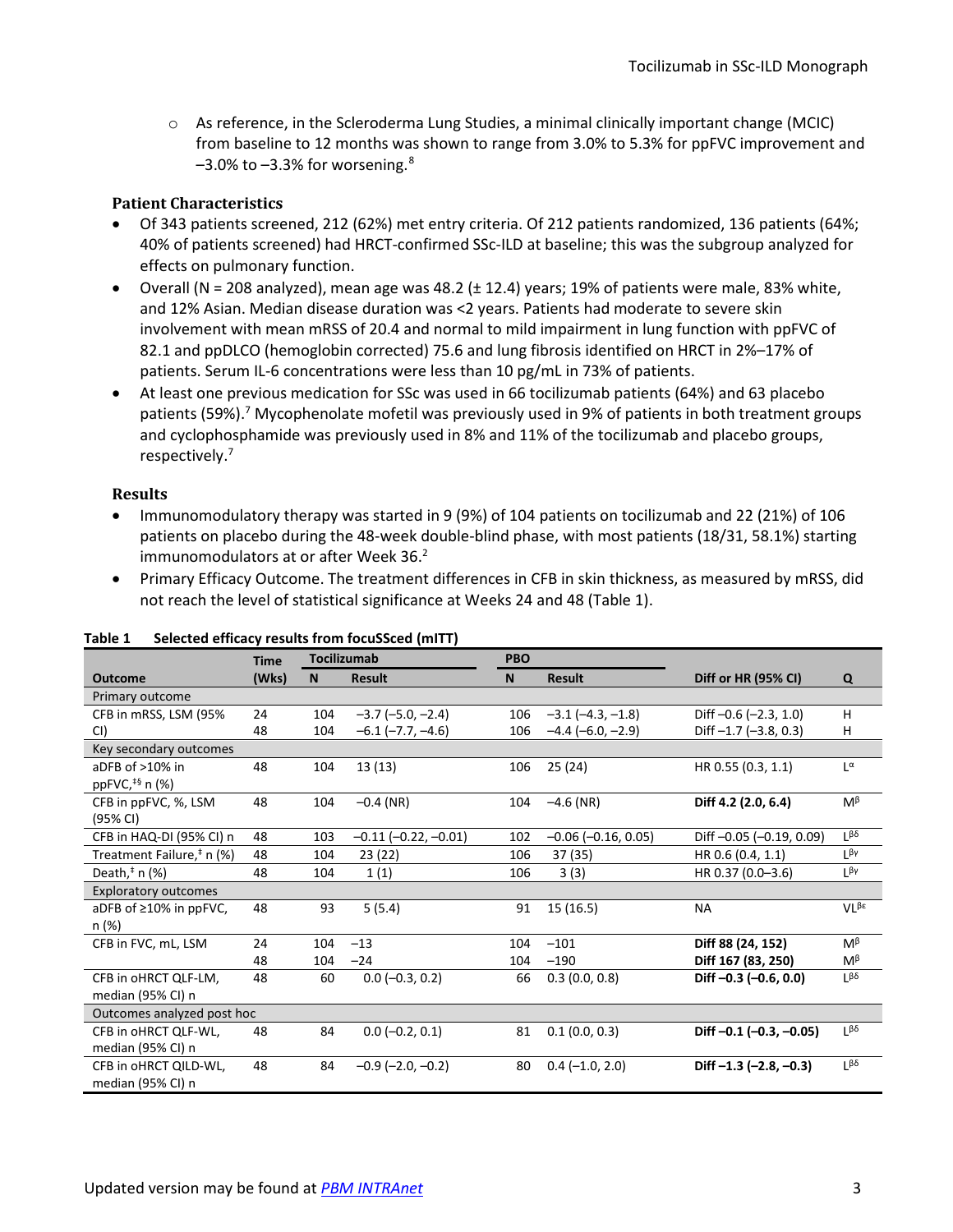#### Sources: [2,](#page-0-1)[3,](#page-0-2)[9](#page-11-8)

**Bolded results** indicate nominal p <0.05 (p-values were nominal because the primary outcome analysis was not significant).

aDFB, Absolute decrease from baseline; CFB, Change from baseline; H, High; HAQ-DI, Health assessment questionnaire disability index; HR, Hazard ratio; L, Low; LSM, Least square mean; M, Moderate; mITT, Modified intent to treat; mRSS, Modified Rosnan skin score; NA, Not assessed (exploratory measure without statistical comparison); oHRCT, Observed high-resolution CT; P2, Phase 2 faSScinate trial; P3, Phase 3 focuSSced double-blind phase; P3OLE, Phase 3 focuSSced open-label extension; Q, GRADE quality of evidence;. QILD-WL, Quantitative interstitial lung disease-whole lung. QLF-LM, Quantitative lung fibrosis-most affected lobe. QLF-WL, Quantitative lung fibrosis-whole lung; RR, Relative risk; VL, Very low.

- † Treatment failure was defined as time from treatment start to death, decrease in ppFVC >10%, relative increase in mRSS >20% and ≥5 mRSS points, or occurrence of a predefined and adjudicated serious complication related to SSc.
- <sup>#</sup> As a component of treatment failure; time to treatment failure was a secondary outcome.
- <sup>§</sup> Note that this measure uses greater than 10% decrease and differs from the similar exploratory measure that uses greater than or equal to 10% decrease.
- <sup>α</sup> Downgraded for imprecision (<300 events; calculated CI for difference includes value of questionable clinical importance) and inconsistency (dissimilar results between outcomes that captured similar concepts: using a slightly different cutoff of >=10% as an exploratory outcome, the lower limit of CI for the difference exceeded 1.0). Calculated difference, 11.1 (0.63, 21.35).
- <sup>β</sup> Downgraded for risk of bias related to multiple comparisons
- $\delta$  Downgraded for imprecision (CI for the treatment difference includes 0 or value of questionable clinical importance).
- <sup>γ</sup> Downgraded for imprecision (<300 events; CI includes zero or value of questionable clinical importance).
- <sup>ε</sup> Downgraded for imprecision (<300 events) and inconsistency (dissimilar results between outcomes that captured similar concepts).
	- Selected Key Secondary Outcomes
		- o CFB in ppFVC at Week 48: Exploratory statistical testing of the treatment difference (4.2 [95% CI 2.0–6.4]) for the least square mean (LSM) CFB in ppFVC at Week 48 resulted in a nominal pvalue of 0.0002.
		- $\circ$  The CFB in ppFVC indicated worsening in the tocilizumab (-0.4) and placebo groups (-4.6); however, the CFB was less than the MCIC (was not clinically important) for worsening of –3.0% to –3.3% with tocilizumab, whereas the CFB exceeded the MCIC (was clinically important) in the placebo group.
		- o The Kaplan-Meier analysis of time to treatment failure at Week 48, adjusted for baseline IL-6 strata (<10 pg/mL, ≥10 pg/mL), resulted in a HR of 0.6 (95% CI 0.4, 1.1) and a nominal p-value of 0.08.
	- Components of treatment failure at Week 48 in focuSSced
		- Nonsignificant nominal p-values ( $p \ge 0.05$ ) were obtained for rates of treatment failure, ppFVC >10%, mRSS increase >20% and ≥5%, SSc-related complication, deaths, treatment failure excluding decline in ppFVC, and treatment failure excluding increase in mRSS.
	- FACIT-fatigue scores at Week 48 in focuSSced were 5.1 vs 2.6 in the tocilizumab vs placebo groups, respectively (nominal  $p = 0.04$ ).
	- Nominal p-values of ≥0.05 were obtained for other secondary efficacy measures at Week 48, including disability (HAQ-DI), patient global assessment, and investigator global assessment.
	- **Exploratory Outcome Measures** 
		- o Formal statistical comparisons were not done for exploratory measures.
		- o The 95% CIs overlapped between the active and placebo groups for observed ppDLCO, Scleroderma Health Assessment Questionnaire (SHAQ) VAS and the St. George's Respiratory Questionnaire (SRGQ).
		- o The percentage of patients with ≥15% decrease in ppDLCO was similar between the tocilizumab and placebo groups (9% vs 10%, respectively).
		- o The American College of Rheumatology provisional Composite Response Index in Systemic Sclerosis (ACR-CRISS) predicted a probability of CFB in overall health status of ≥0.6 in 53 (51%) of 104 tocilizumab-treated patients and 39 (37%) of 106 placebo patients, with a difference of 13.9 percentage points (95% CI 1.0–26.8; nominal p = 0.04). The ACR-CRISS is a composite global patient-reported outcome measure that incorporates the HAQ-DI, patient and physician global assessments of SSc-related health, and FVC.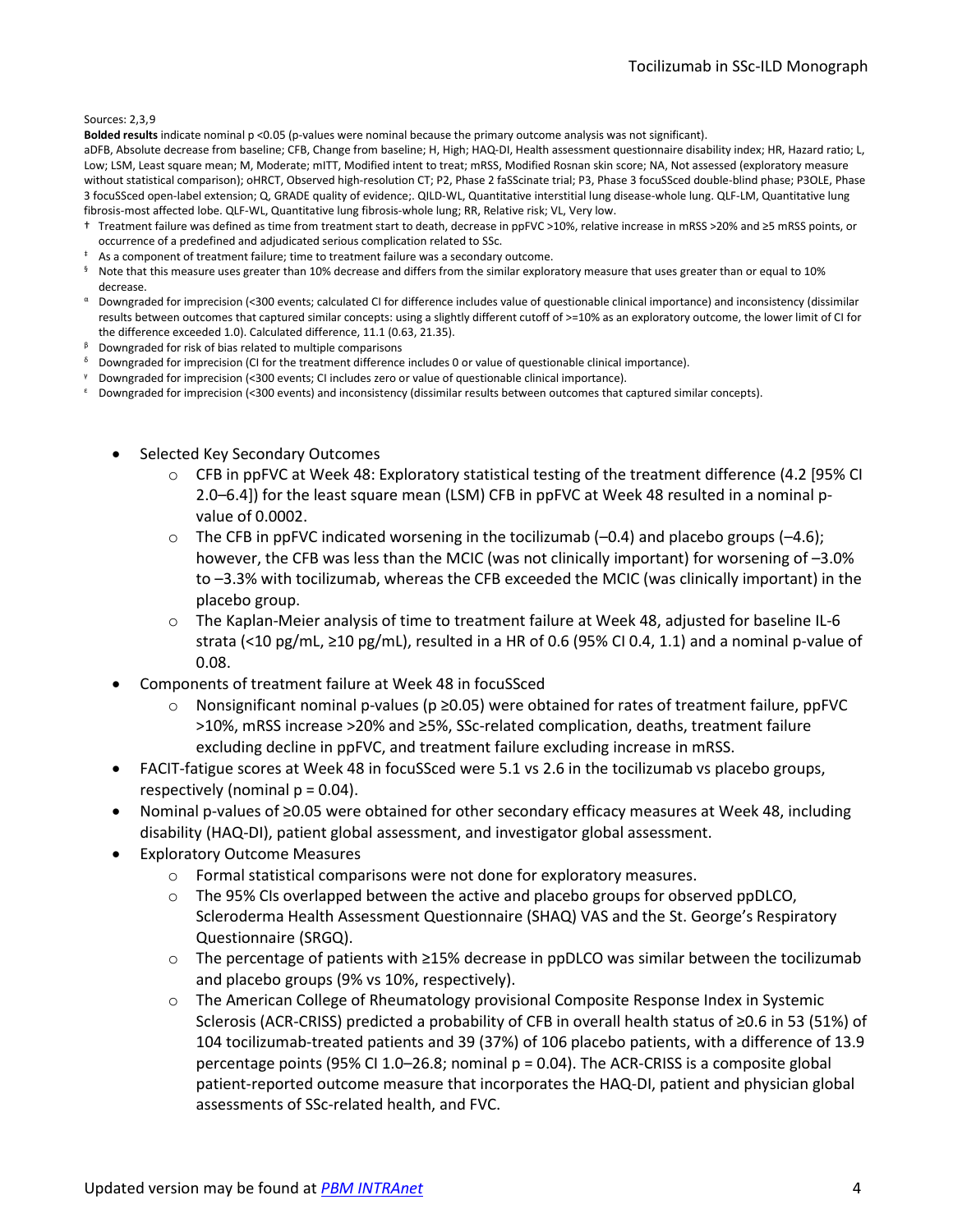- Subgroup Analyses
	- In the subgroup of patients with SSc-ILD, CFB in ppFVC and CFB in FVC were numerically lower in the tocilizumab group and nominal p-values were <0.05 [\(Table 2\)](#page-4-0).

|                                             | <b>Time</b> | <b>Tocilizumab</b> |                         | <b>PBO</b>   |                  |                     |                       |
|---------------------------------------------|-------------|--------------------|-------------------------|--------------|------------------|---------------------|-----------------------|
| <b>Outcome</b>                              | (Wks)       | n                  | <b>Result</b>           | $\mathsf{n}$ | <b>Result</b>    | Difference (95% CL) | Q                     |
| CFB in ppFVC, %, LSM                        | 48          | 68                 | 0.1                     | 66           | $-6.4$           | 6.5(3.4, 9.5)       | $L^{\alpha}$          |
| aDFB of $\geq 10\%$ in ppFVC, n (%)         | 48          | 59                 | 5 (9)                   | 56           | 14 (25)          | <b>NA</b>           | $L^{\beta}$           |
| Improvement by $\geq$ 0% in ppFVC,<br>n (%) | 48          | 59                 | 27 (46)                 | 56           | 13(23)           | <b>NA</b>           | Lβ                    |
| CFB in FVC, mL, LSM                         | 24          | 68                 | $-15$                   | 66           | $-133$           | 118 (31, 205)       | $L^{\alpha}$          |
|                                             | 48          | 68                 | $-14$                   | 66           | $-255$           | 241 (124, 358)      | $L^{\alpha}$          |
| CFB in oHRCT QLF-LM, mean<br>(95% CI)       | 48          | 35                 | $-2.2$ ( $-4.5, 0.2$ )  | 36           | 1.9(0.6, 3.2)    |                     | Lδ                    |
| Outcomes analyzed post hoc                  |             |                    |                         |              |                  |                     |                       |
| CFB in oHRCT QLF-WL, mean<br>(95% CI)       | 48          | 54                 | $-0.6$ ( $-1.4$ , 0.2)  | 48           | 0.7(0.3, 1.2)    |                     | $1^{\delta}$          |
| CFB in oHRCT QILD-WL, mean<br>(95% CI)      | 48          | 54                 | $-2.1$ ( $-4.0, -0.2$ ) | 47           | $1.5(-0.3, 3.4)$ |                     | $\mathbf{1}^{\delta}$ |

#### <span id="page-4-0"></span>**Table 2 Lung Outcomes in SSc-ILD Subgroup**

**Bolded results** indicate nominal p <0.05 (p-values are nominal because the primary outcome analysis was not significant).

aDFB, Absolute decrease from baseline; NA, Not applicable (exploratory outcome); oHRCT, Observed high resolution computed tomography; QILD-WL, Quantitative interstitial lung disease-whole lung; QLF-LM, Quantitative lung fibrosis-most affected lobe; QLF-WL, Quantitative lung fibrosis-whole lung

<sup>α</sup> Double downgraded for risk of bias (no stratified randomization in SSc-ILD subgroup, multiplicity) and imprecision (small N). <sup>β</sup> Double downgraded for risk of bias (no stratified randomization in SSc-ILD subgroup, multiplicity) and imprecision (<300 events).

<sup>δ</sup> Double downgraded for risk of bias (no stratified randomization in SSc-ILD subgroup, multiplicity) and imprecision (small N; CI for mean includes values of questionable clinical importance).

- $\circ$  In the subgroup without ILD, there was no significant treatment difference in the CFB in ppFVC at Week 48.
- $\circ$  Therefore, the pulmonary benefits observed in the overall population were primarily driven by the response in the ILD subgroup.<sup>7</sup>
- Post-hoc Analyses
	- $\circ$  Tocilizumab reduced progression of ppFVC independent of baseline extent of quantitative radiographic ILD and fibrosis[.3](#page-0-2)
- Sensitivity Analyses
	- $\circ$  Using different assumptions about missing data for ppFVC, sensitivity analyses did not show convincing robustness of the nominally significant results for the overall (intent-to-treat) population but did show robustness in the ILD subgroup[.](#page-1-0)<sup>7</sup>
- Duration of an Adequate Trial
	- $\circ$  The maximal CFB in ppFVC during tocilizumab therapy seemed to occur around Week 16 in the overall population.
	- $\circ$  In the ILD subgroup, near-maximal CFB in ppFVC occurred at Week 16, and maximal CFB occurred at Week 36.
	- $\circ$  The duration of an adequate trial denotes the earliest time to determine adequacy of tocilizumab therapy and whether the treatment plan needs to be modified to improve effectiveness. However, it is difficult to set an adequate trial duration when the end point is negative (i.e., no or little worsening of ppFVC) as opposed to positive (e.g., achieving a certain ppFVC threshold).
- Open-label Extension (Week 48 to Week 96)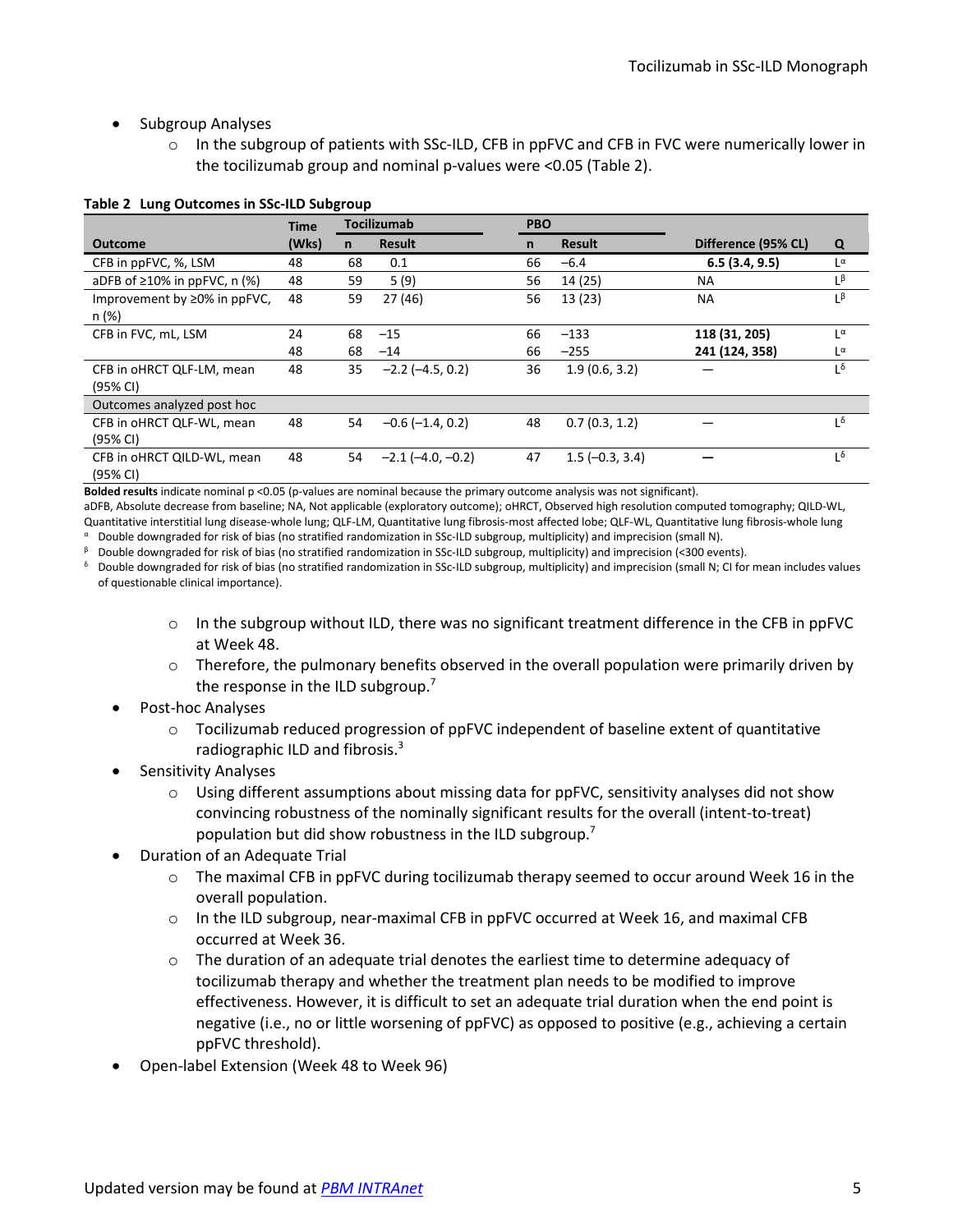$\circ$  The median change from Week 48 to Week 96 in ppFVC in patients who switched from placebo to tocilizumab was 0[.](#page-1-0)27%.<sup>7</sup> This small magnitude of change was consistent with the negligible change (–0.60%) observed on tocilizumab and contrasted with the 3.9% decrease seen on placebo during the first 48 weeks of the trial.<sup>7</sup> Mean changes were not reported.

## **Network Meta-analyses (Indirect Comparative Efficacy)**

• No meta-analysis including tocilizumab for SSc-ILD was found.

## **Safety Considerations**

- **Boxed Warnings, Contraindications, Other Warnings / Precautions**: See prescribing information.
- **Safety in focuSSced Trial**: The safety profile of tocilizumab up to Week 48 in the focuSSced trial was consistent with the known safety profile of tocilizumab.
	- o **Deaths**: See [Table 1.](#page-2-0)
	- o **Serious Adverse Events** (tocilizumab vs placebo, respectively): 13% vs 17% of patients. The tocilizumab group had numerically lower rates of serious infections (2% vs 7% of patients) and more cases of serious cardiac events (6 patients vs 2 patients).
	- o **Withdrawals Due to Adverse Events** (tocilizumab vs placebo, respectively): 2% vs 3% of patients.
- **Safety Concerns Reported in Case Reports**: Paradoxical acute pulmonary deterioration (hypoxemia, extensive ground-glass opacities on HRCT) occurred in a woman with a usual interstitial pneumonia (UIP) pattern of SSc-ILD after being switched from mycophenolate mofetil to tocilizumab.<sup>[10](#page-11-9)</sup> The pulmonary event started after the ninth dose of tocilizumab and resolved after discontinuing tocilizumab and restarting mycophenolate mofetil. The authors advised caution when tocilizumab is used in patients with the UIP phenotype of SSc-ILD.

# <span id="page-5-0"></span>**Other Considerations**

#### **Regulatory Considerations**

- mRSS captures only one component of SSc disease and is confounded by its highly variable trajectories over time (>50% of patients with diffuse cutaneous SSc spontaneously improve over the first 3–5 years after onset of disease).<sup>7</sup> The mRSS may be an inadequate measure for capturing relevant changes over time and differentiating active treatment from placebo.<sup>7</sup>
- At the time that the tocilizumab clinical trials were being prepared, FVC had not yet gained agreement as a meaningful outcome measure, so mRSS remained the primary efficacy measure.<sup>7</sup> The regulatory requirements regarding the use of FVC in fibrosing lung diseases subsequently evolved (a decrease in FVC of ≥10% was shown to be associated with increased risk of mortality in idiopathic pulmonary fibrosis<sup>7</sup>) and the FVC became the focus of the FDA review, considering the limitations of using mRSS.
- Based on a very low estimated probability of 0.0125 (1 in 80) for observing statistically significant results on at least one of the outcome measures in both the phase 2 and phase 3 RCTs, the FDA believed that it was unlikely that the favorable FVC results in both trials were false positives.<sup>7</sup> The FDA concluded that the "unique regulatory history and context of use mitigate the concerns about the impact of multiplicity in studies without evidence of statistical effects on the primary endpoint, and…leads to confidence in the evidence of effectiveness."<sup>7</sup>

#### **No Recommendations for Weight-based Dosing**

• Higher body weight, particularly weight >100 kg, is associated with decreased systemic exposure to tocilizumab[.7](#page-1-0)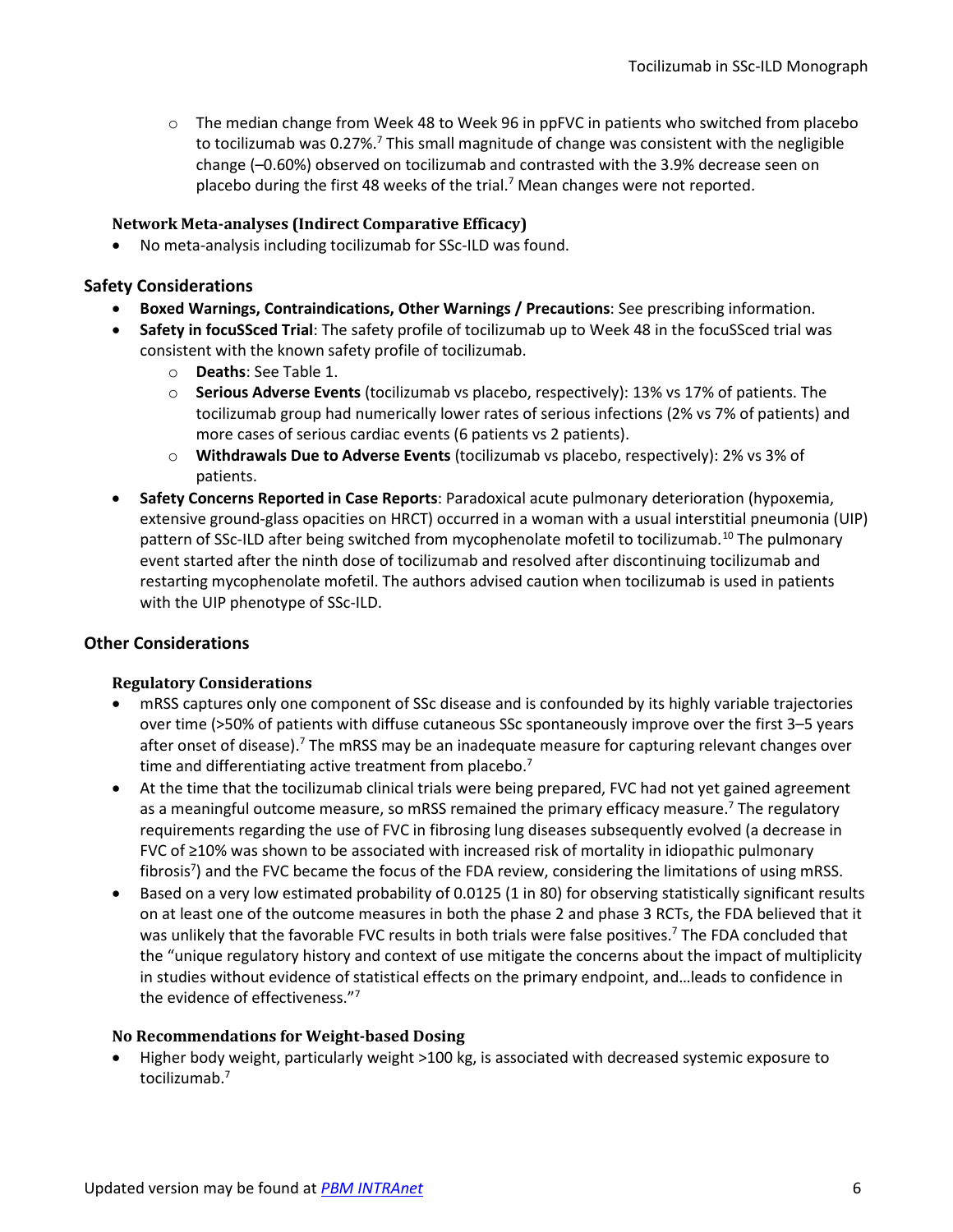• A flat dose of 162 mg of tocilizumab is recommended for SSc-ILD, and the phase 3 RCT excluded patients weighing >150 kg.

# **Other Therapeutic Options**

### **Overview of Treatment Alternatives**

- Treatment alternatives for SSc-ILD are limited and noncurative, and the optimal treatment and treatment approach (e.g., step-up, add-on therapy vs upfront combination therapy) are unknown.
- <span id="page-6-0"></span>• ILD more commonly manifests itself at the time of or soon after the diagnosis of SSc but can present years later.<sup>11</sup> In general, patients should be started on immunosuppressive therapy early when the disease is active, particularly in patients with significant progression since damage is irreversible once it occurs.<sup>[12](#page-11-11)</sup> The 2017 European Dermatology Forum (EDF) S1 guideline on the diagnosis and management of sclerosing diseases of the skin defines significant progression as a reduction in FVC of >5% in 6 months or >10% in 1 year or in DLCO of >15% in 1 year.<sup>[12](#page-6-0)</sup> Volkmann and Tashkin (2016) have suggested considering treatment in patients with SSc-ILD if there was a clinically significant and sustained decline in FVC (decrease by >10%) or in DLCO (decrease by >15%) in the absence of pulmonary hypertension, progression of ILD on HRCT, or development of SSc-ILD symptoms not explained by other causes.<sup>[13](#page-11-12)</sup>
- The EDF S1 guideline did not make any recommendations for treatment sequencing for SSc-ILD but did mention that some experts recommend following the initial 6 or 12 pulses of cyclophosphamide therapy with azathioprine or mycophenolate mofetil to prolong immunosuppression.<sup>[12](#page-6-0)</sup> The S1 guideline did not include the 2016 Scleroderma Lung Study II, which showed that mycophenolate mofetil was as effective as and safer than cyclophosphamide in SSc-ILD.
- <span id="page-6-1"></span>• In other expert consensus recommendations, mycophenolate mofetil is suggested as first-line therapy for both induction and maintenance.<sup>[14,](#page-11-13) [15](#page-11-14)</sup> Cyclophosphamide is suggested second-line and rituximab third-line for induction therapy.<sup>15</sup> For maintenance therapy, azathioprine is suggested as second-line and cyclophosphamide is suggested third-line therapy.<sup>[15](#page-6-1)</sup>
- Expert opinion suggests tocilizumab as an alternative to mycophenolate mofetil as initial therapy.<sup>19</sup>
- Autologous hematopoietic stem cell transplantation (HSCT) has also been shown to be effective for both skin and lung fibrosis in two large RCTs.<sup>[16](#page-12-0),[17](#page-12-1)</sup> Because of potential treatment-related mortality, HSCT has been suggested for patients who fail standard therapy or have life-threatening disease<sup>6</sup> or selected patients with rapidly progressive SSc at risk of organ failure.<sup>[18](#page-12-2)</sup>
- Alternative drug treatments for SSc-ILD are summarized in [Table 3.](#page-6-3)

<span id="page-6-4"></span><span id="page-6-2"></span>

| Drug / Dosage                                                                                                                      | <b>Formulary</b>                                                  | <b>Place in Therapy</b><br>in SSct                                                                                                                                                                 | <b>Safety Considerations</b>                                                                                                                                                                                            | <b>Other Considerations</b>                                                                                                                                                                                                                                                                  |
|------------------------------------------------------------------------------------------------------------------------------------|-------------------------------------------------------------------|----------------------------------------------------------------------------------------------------------------------------------------------------------------------------------------------------|-------------------------------------------------------------------------------------------------------------------------------------------------------------------------------------------------------------------------|----------------------------------------------------------------------------------------------------------------------------------------------------------------------------------------------------------------------------------------------------------------------------------------------|
| Targeted IL-6 Inhibitor                                                                                                            |                                                                   |                                                                                                                                                                                                    |                                                                                                                                                                                                                         |                                                                                                                                                                                                                                                                                              |
| Tocilizumab<br>162 mg SC once weekly<br>Dosage modifications<br>for ALT/AST, ANC, and<br>PLT.<br>No renal dosage<br>modifications. | NonF (inj) w/CFU<br><i>in</i><br>Rheumatologic<br><b>Diseases</b> | For ILD. No<br>significant<br>benefit for skin<br>fibrosis.<br>Induction: $2nd$<br>line (alternative<br>to MMF as initial<br>$tx)$ <sup>19</sup><br>Maintenance:<br>$2nd$ -line<br>(alternative to | <b>Boxed Warning: Serious</b><br>infections<br>Tuberculosis, herpes zoster<br>reactivation, neutropenia,<br>thrombocytopenia,<br>hyperlipidemia, liver injury, GI<br>perforation.<br>Rare demyelinating CNS<br>disease. | Evidence obtained in post hoc<br>subgroup of patients with<br>diffuse cutaneous SSc-ILD with<br>increased inflammatory<br>markers.<br>No significant benefit in<br>function / QOL and survival.<br>Obesity may reduce drug<br>exposure but no<br>recommendations for dosage<br>modification. |
|                                                                                                                                    |                                                                   | $MMF$ <sup>19</sup>                                                                                                                                                                                |                                                                                                                                                                                                                         |                                                                                                                                                                                                                                                                                              |

#### <span id="page-6-3"></span>**Table 3 Pharmacologic Treatment Alternatives for SSc-ILD**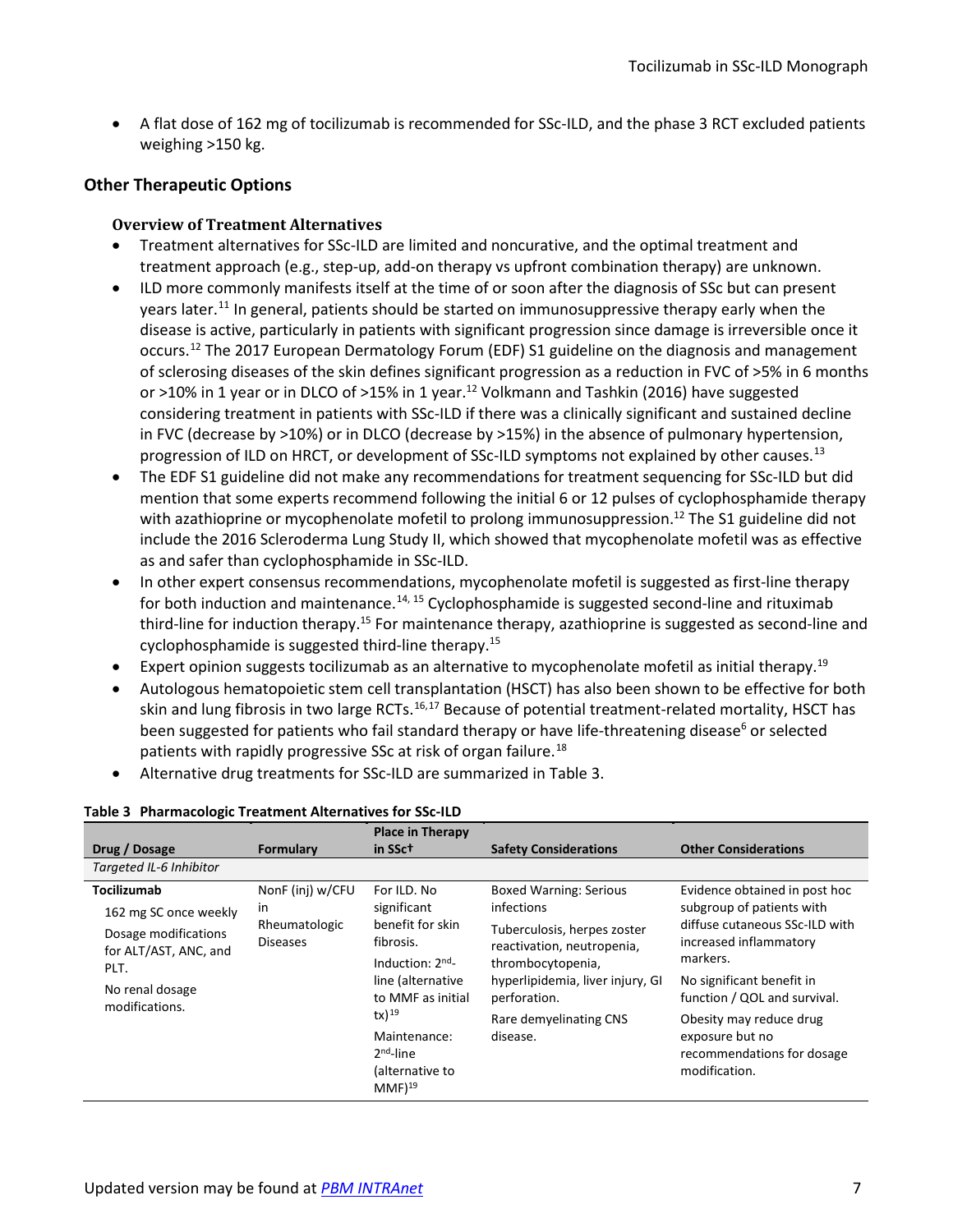<span id="page-7-2"></span><span id="page-7-1"></span><span id="page-7-0"></span>

| Drug / Dosage                                                                                                                                                                                                                                                             | Formulary                                                                                          | <b>Place in Therapy</b><br>in SSc†                                                                                                                  | <b>Safety Considerations</b>                                                                                                                                                                                                                                                                                             | <b>Other Considerations</b>                                                                                                                                                                                                                                                                                                                                                                                                                      |  |  |  |  |  |
|---------------------------------------------------------------------------------------------------------------------------------------------------------------------------------------------------------------------------------------------------------------------------|----------------------------------------------------------------------------------------------------|-----------------------------------------------------------------------------------------------------------------------------------------------------|--------------------------------------------------------------------------------------------------------------------------------------------------------------------------------------------------------------------------------------------------------------------------------------------------------------------------|--------------------------------------------------------------------------------------------------------------------------------------------------------------------------------------------------------------------------------------------------------------------------------------------------------------------------------------------------------------------------------------------------------------------------------------------------|--|--|--|--|--|
|                                                                                                                                                                                                                                                                           |                                                                                                    |                                                                                                                                                     |                                                                                                                                                                                                                                                                                                                          | Lack of evidence to inform<br>safety / efficacy of use in<br>combination with MMF or CyP.                                                                                                                                                                                                                                                                                                                                                        |  |  |  |  |  |
|                                                                                                                                                                                                                                                                           | Inosine monophosphate dehydrogenase inhibitor                                                      |                                                                                                                                                     |                                                                                                                                                                                                                                                                                                                          |                                                                                                                                                                                                                                                                                                                                                                                                                                                  |  |  |  |  |  |
| <b>Mycophenolate Mofetil</b><br>(MMF)<br>500 to 1500 mg PO<br>twice daily.<br>Reduce dose in ESRD.<br>Separate doses of MMF<br>and PPIs, antacids, and<br>mineral supplements<br>by ≥2 h (reduce<br>absorption of MMF).                                                   | Yes (cap, inj, tab,<br>EC tab)<br>Susp is NonF                                                     | For skin and ILD<br>(off-label use).<br>Induction:<br>$1st$ -line <sup>15</sup><br>Maintenance:<br>$1st$ -line <sup>15</sup>                        | Well tolerated.<br>Better tolerated and fewer<br>SAEs and tx failures than PO<br>CyP. <sup>20</sup><br>GI effects, myelosuppression,<br>infections.                                                                                                                                                                      | In the SLS II study involving<br>patients with symptomatic,<br>moderate SSc-ILD, MMF had<br>nonsignificantly fewer deaths<br>vs PO CyP and was similar to<br>PO CyP in ppFVC, other PFTs,<br>HRCT, dyspnea / cough / QOL,<br>and skin fibrosis over 24 mos. <sup>20</sup><br>A PC RCT (MYILD) in 41<br>patients w/mild SSc-ILD<br>showed significant benefit in<br>mRSS and no significant<br>benefit in FVC and DLCO at 6<br>mos. <sup>21</sup> |  |  |  |  |  |
| Regulatory T cell inhibitor (low doses)                                                                                                                                                                                                                                   |                                                                                                    |                                                                                                                                                     |                                                                                                                                                                                                                                                                                                                          |                                                                                                                                                                                                                                                                                                                                                                                                                                                  |  |  |  |  |  |
| Cyclophosphamide (CyP)<br>IV Pulses: 500-600<br>mg/m <sup>2</sup> BSA every 2-4<br>wks for up to 6 doses. If<br>used for maintenance,<br>500 mg/m <sup>2</sup> IV every 12<br>wks for 18 mos.<br>Oral: 1-2 mg/kg/d PO<br>Modify dose for age<br>>70 y, obesity, and CrCl. | Yes (cap, inj)<br>Tab is NonF                                                                      | For skin and ILD<br>(off-label use).<br>Induction:<br>2 <sup>nd</sup> -line <sup>15</sup><br>Maintenance:<br>3rd-line <sup>15</sup>                 | IV CyP given monthly seems<br>to be safer than PO CyPP. <sup>22</sup><br>Hemorrhagic cystitis,<br>myelosuppression.<br>Contraindications include<br>infection, neutropenia. Avoid<br>in pts w/history of CyP<br>hemorrhagic cystitis.                                                                                    | In SLS I (patients with<br>symptomatic, moderate SSc-<br>ILD), PO CyP produced a<br>modest (2.53%) absolute<br>improvement in ppFVC. <sup>23</sup><br>Improved dyspnea, QOL, skin<br>thickness, and lung<br>fibrosis. <sup>24,25</sup><br>However, a meta-analysis did<br>not confirm PFT benefits. <sup>26</sup><br>Loses tx effect 1-2 y after<br>discontinuation. However,<br>cumulative toxicity limits its<br>long-term use.                |  |  |  |  |  |
| Tyrosine kinase inhibitor / Antifibrotic                                                                                                                                                                                                                                  |                                                                                                    |                                                                                                                                                     |                                                                                                                                                                                                                                                                                                                          |                                                                                                                                                                                                                                                                                                                                                                                                                                                  |  |  |  |  |  |
| <b>Nintedanib</b><br>150 mg PO every 12 h<br>Reduce dose in mild<br>hepatic impairment.                                                                                                                                                                                   | NonF (cap)<br>w/CFU<br><b>CFU: Progressive</b><br>$SSc$ -ILD - $2nd$ -line<br>after MMF or<br>CyPP | For ILD. No<br>benefit for skin<br>fibrosis.<br>Induction /<br>Maintenance:<br>Add-on tx for<br>progression<br>despite MMF or<br>CyP. <sup>19</sup> | Use not recommended in<br>moderate or severe hepatic<br>impairment.<br>Hepatic injury, arterial<br>thromboembolism, increased<br>risk of bleeding.<br>Not immunosuppressive.<br>Smoking decreases<br>nintedanib exposure and<br>should be avoided before and<br>during therapy.<br>Diarrhea in 76% of pts. <sup>27</sup> | Decreased the rate of decline<br>in FVC over 52 wks in pts<br>w/established limited or<br>diffuse SSc and associated ILD<br>and no pulmonary HTN. <sup>28</sup><br>No effect on QOL / patient-<br>reported outcomes and<br>survival.<br>Greater FVC benefit with<br>concomitant MMF. <sup>28</sup> No<br>evidence to inform<br>appropriateness of<br>monotherapy.                                                                                |  |  |  |  |  |
| Purine synthesis inhibitor                                                                                                                                                                                                                                                |                                                                                                    |                                                                                                                                                     |                                                                                                                                                                                                                                                                                                                          |                                                                                                                                                                                                                                                                                                                                                                                                                                                  |  |  |  |  |  |
| <b>Azathioprine (AZP)</b><br>2.5 mg/kg PO once<br>daily                                                                                                                                                                                                                   | Yes (50-mg tab,<br>inj)                                                                            | Off-label<br>Maintenance:<br>2 <sup>nd</sup> -line <sup>15</sup>                                                                                    | Long-term use associated<br>with malignancy.                                                                                                                                                                                                                                                                             | No PC RCTs.<br>NSD between CyP x 1 y then<br>AZP x 1 y vs MMF x 2 y. <sup>22</sup>                                                                                                                                                                                                                                                                                                                                                               |  |  |  |  |  |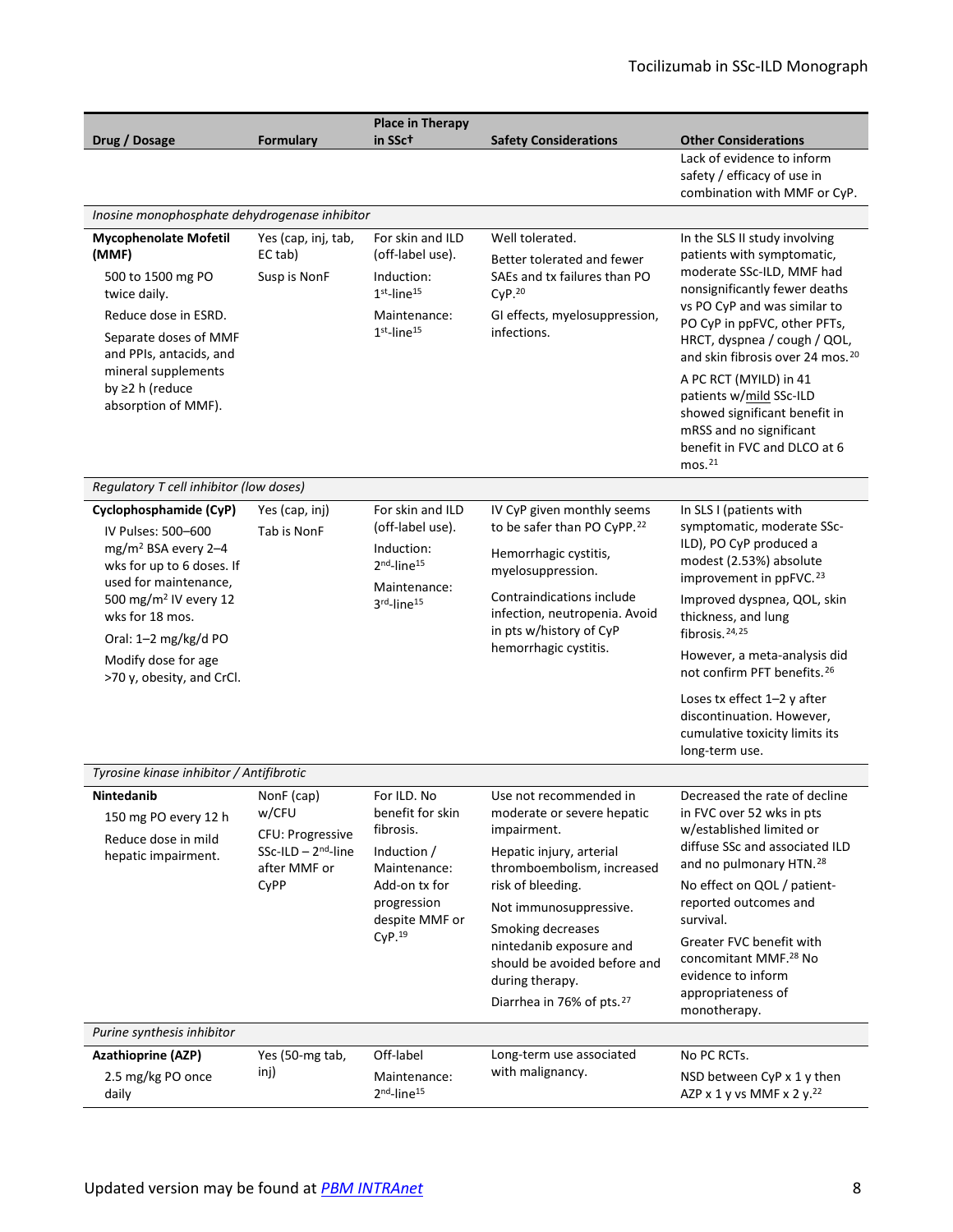| Drug / Dosage<br>B-lymphocyte CD20 inhibitor                                                                                                                                                                                                | Formulary<br><b>AZASAN</b><br>equivalents (75-<br>and $100$ -mg<br>tabs) are NonF | <b>Place in Therapy</b><br>in SSct                                                                                                | <b>Safety Considerations</b><br>GI, liver, and hematologic<br>toxicities.<br>Myelotoxicity in pts with<br>TPMT or NUDT15 deficiency.                                            | <b>Other Considerations</b><br>Ineffective for skin and lung<br>function in CyP vs AZP RCT. <sup>29</sup>                                                                                                         |  |  |
|---------------------------------------------------------------------------------------------------------------------------------------------------------------------------------------------------------------------------------------------|-----------------------------------------------------------------------------------|-----------------------------------------------------------------------------------------------------------------------------------|---------------------------------------------------------------------------------------------------------------------------------------------------------------------------------|-------------------------------------------------------------------------------------------------------------------------------------------------------------------------------------------------------------------|--|--|
| Yes (inj)<br>Rituximab-pvvr<br><b>Rituximab</b><br>NonF<br>Rituximab-abbs<br>NonF<br>Various doses studied;<br>effective dose not<br>established.<br>E.g., 1000 mg IV every 2<br>wks for 2 doses (1<br>cycle); repeat cycle<br>every 6 mos. |                                                                                   | Might improve<br>skin and ILD (off-<br>label use).<br>Induction:<br>$3rd$ -line <sup>15</sup>                                     | Boxed warnings for infusion<br>reactions, mucocutaneous<br>reactions, HBV reactivation,<br>and PML.<br>Herpes zoster                                                            | Lacks rigorous trials; potential<br>benefit has been suggested in<br>a small proof-of-principle<br>study, 30 a nested case-control<br>study (EUSTAR), 31 case<br>series, 32, 33, 34, 35 and meta-<br>analysis. 36 |  |  |
| General immunosuppressant, primarily T-lymphocytes                                                                                                                                                                                          |                                                                                   |                                                                                                                                   |                                                                                                                                                                                 |                                                                                                                                                                                                                   |  |  |
| <b>Prednisone or Other</b><br>Glucocorticoid<br>$\leq$ 20 mg PO once daily                                                                                                                                                                  | Yes                                                                               | Induction:<br>No consensus <sup>15</sup><br>Adjuvant to CyP:<br>Controversial.<br>No role in tx of<br>SSc fibrosis. <sup>12</sup> | Glucocorticoid class adverse<br>events, particularly with<br>longer term use.<br>Doses >15 mg have been<br>associated with increased risk<br>of SSc renal crisis. <sup>12</sup> | Most experts endorsed using<br>≤20 mg/d for ≤6 mos. <sup>15</sup>                                                                                                                                                 |  |  |

#### Sources: [15](#page-6-1)[,19,](#page-6-4)[37](#page-13-5)

† Place in therapy for induction and maintenance are based on expert consensus or UpToDate authors' opinions.

AD, Adverse event; ANC, Absolute neutrophil count; CyP, Cyclophosphamide; dcSSc, Diffuse cutaneous systemic sclerosis; DLCO, Diffusing capacity of the lungs for carbon monoxide; ESRD, End-stage renal disease; HBV, Hepatitis B virus; HRCT, High resolution computed tomography (quantification of fibrosis / ILD); ILD, Interstitial lung disease; lcSSc, Limited cutaneous systemic sclerosis; MMF, Mycophenolate mofetil; mRSS, Modified Rodnan skin score; NonF, Nonformulary; NSD, No significant difference; NUDT15, Nudix hydrolase 15; PBO, Placebo; PC, Placebo-controlled; PFT, Pulmonary function tests (e.g., DLCO% predicted, DLCO/VA% predicted); PLT, Platelet count; PML, Progressive multifocal leukoencephalopathy; SAE, Serious adverse event; SLS, Scleroderma Lung Study; TDI, Transitional dyspnea index; TPMT, thiopurine S-methyltransferase

#### **Differences in Study Populations Among Studies of Tocilizumab and Other Agents**

<span id="page-8-0"></span>• Tocilizumab was studied in a different subset of SSc patients than mycophenolate mofetil, cyclophosphamide, and nintedanib [\(Table 3\)](#page-8-0).

|                                 |                 | Mycophenolate      | Cyclo-           |                  |
|---------------------------------|-----------------|--------------------|------------------|------------------|
| <b>Characteristic</b>           | Tocilizumab     | Mofetil            | phosphamide      | Nintedanib       |
| Trial(s)                        | focuSSced       | SLS II             | SLS I and SLS II | <b>SENSCIS</b>   |
| Type of SSc                     | <b>Diffuse</b>  | Limited or diffuse | Limited or       | Limited or       |
|                                 |                 |                    | diffuse          | diffuse          |
| <b>ILD Required</b>             | No              | <b>Yes</b>         | <b>Yes</b>       | Yes              |
| Criterion for duration of SSc   | $\leq$ 5        | $\leq$ 7           | $\leq 7$         | $\leq$ 7         |
| $(y)^+$                         |                 |                    |                  |                  |
| Mean duration of SSc $(y)^+$    | 1.9             | 2.6                | 3.2 and 2.5      | 3.4 (median)     |
| Required elevated acute         | Yes             | No                 | No               | No               |
| phase reactants                 |                 |                    |                  |                  |
| Excluded clinically significant | No <sup>‡</sup> | Yes <sup>§</sup>   | Yes <sup>§</sup> | $Yes^{\epsilon}$ |
| or treated PAH                  |                 |                    |                  |                  |
| Criterion for ppFVC at BL       | >55%            | 45% to 85%         | 45% to 85%       | ≥40%             |

#### **Table 4 Comparison of Drug Study Populations**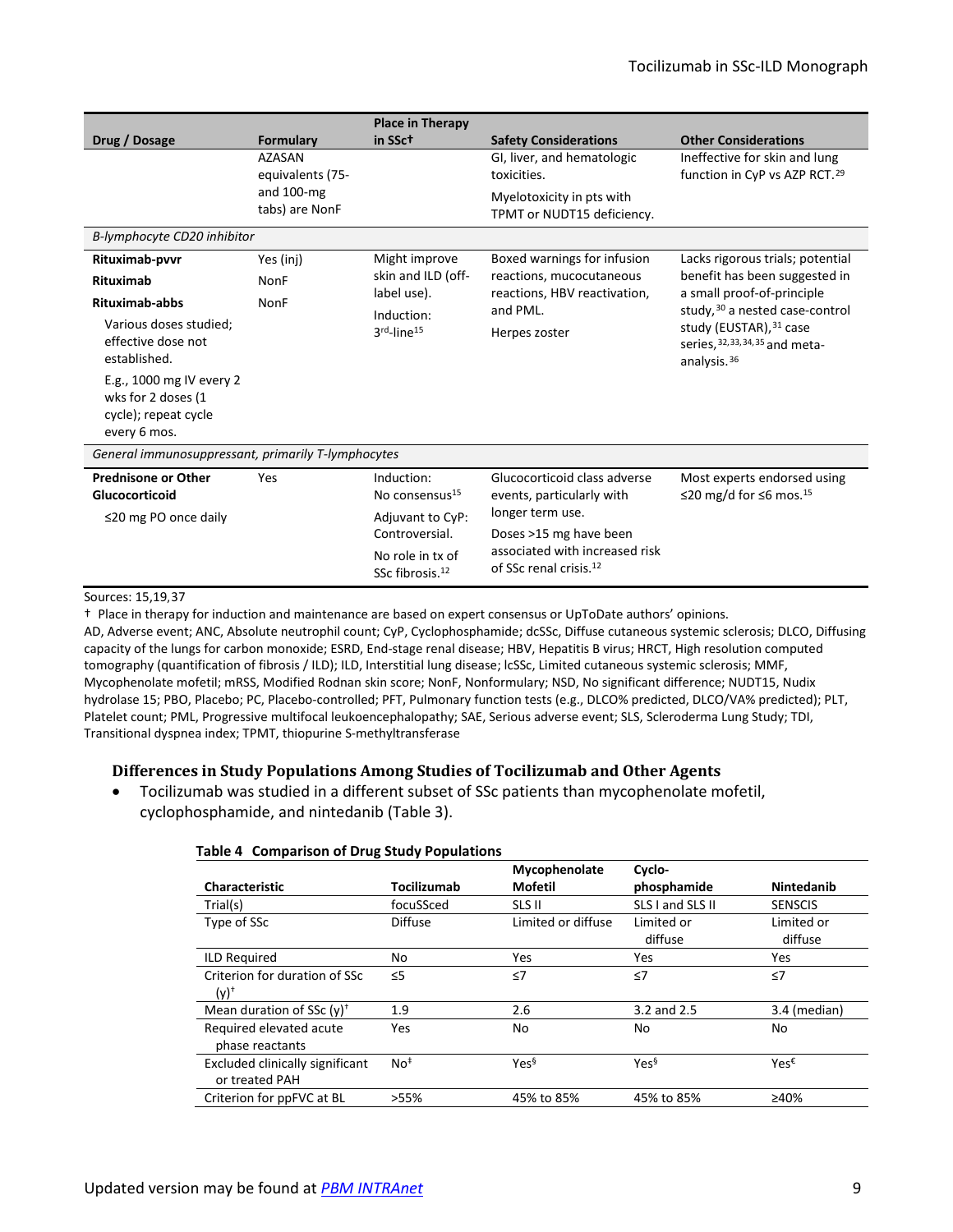| Mean baseline ppFVC            | 82% | 66% | 68% and 66%  | 72%             |
|--------------------------------|-----|-----|--------------|-----------------|
| Concomitant mycophenolate      | 5%  | ΝA  | Not reported | 48.4%           |
| Required absence of smoking    | No  | Yes | Yes          | No <sup>x</sup> |
| in past 6 mos                  |     |     |              |                 |
| Basis of criteria for active / | SSc | ild | ILD          | ILD             |
| progressive disease            |     |     |              |                 |

BL, Baseline; PAH, Pulmonary arterial hypertension; SLS, Scleroderma Lung Study

† From onset of first non-Raynaud phenomenon manifestation

- ‡ Specifically excluded WHO [functional] class 2 and higher. Allowed WHO class 1 only, regardless of whether the patient received treatment for PAH.
- $§$  Excluded clinically significant pulmonary hypertension requiring drug therapy.
- € Excluded clinically significant pulmonary hypertension defined as previous clinical or echocardiographic evidence of significant right heart failure, history of right heart catheterization with a cardiac index of ≤2 L/min/m<sup>2</sup> or pulmonary hypertension that led to parenteral therapy with epoprostenol or treprostinil.
- ¥ Discontinuation of smoking is recommended prior to initiating nintedanib therapy because tobacco can decrease serum concentrations of nintedanib.
- Tocilizumab was evaluated in patients at an earlier SSc stage with a mean disease duration from the onset of first non-Raynaud phenomenon manifestation of 1.9 years as compared with 2.5–3.4 years for mycophenolate mofetil, cyclophosphamide, and nintedanib. The faSScinate and focuSSced trials intended to evaluate tocilizumab in patients with very early disease based on previous studies suggesting that IL-6 may be pathogenically important in a relatively early phase of SSc, particularly those with lung lesions.<sup>[38](#page-13-6)</sup>
- IL-6 produces acute phase proteins; therefore, presence of acute phase reactants was a unique entry criterion in the selection of patients for the tocilizumab clinical trials. Notably, this requirement made the tocilizumab study population a subset of the SSc population, since not all patients have elevated inflammatory markers.

# **Projected Place in Therapy**

- **Epidemiology and Prevalence of SSc-ILD**. SSc is a rare, heterogeneous, multisystem, autoimmune, fibrotic connective tissue disease with a prevalence of 50 to 300 cases per million in the US and incidence of 2.3 to 22.8 cases per 1 million persons per year. [39](#page-13-7) Up to 90% of patients with SSc develop ILD, predominantly women aged 30 to 55 years. In one cohort study, 9% of patients developed SSc at ≥65 years of age.<sup>[40](#page-13-8)</sup> The median survival of patients with SSc-ILD is 5–8 years.<sup>7</sup> The most common histopathologic subtype of SSc-ILD is nonspecific interstitial pneumonitis. A less common subtype is usual interstitial pneumonitis, which is associated with worse survival.<sup>19</sup>
- **Place in Therapy Based on Medical Society Guidelines**. No medical society guidelines on the management of SSc-ILD included tocilizumab.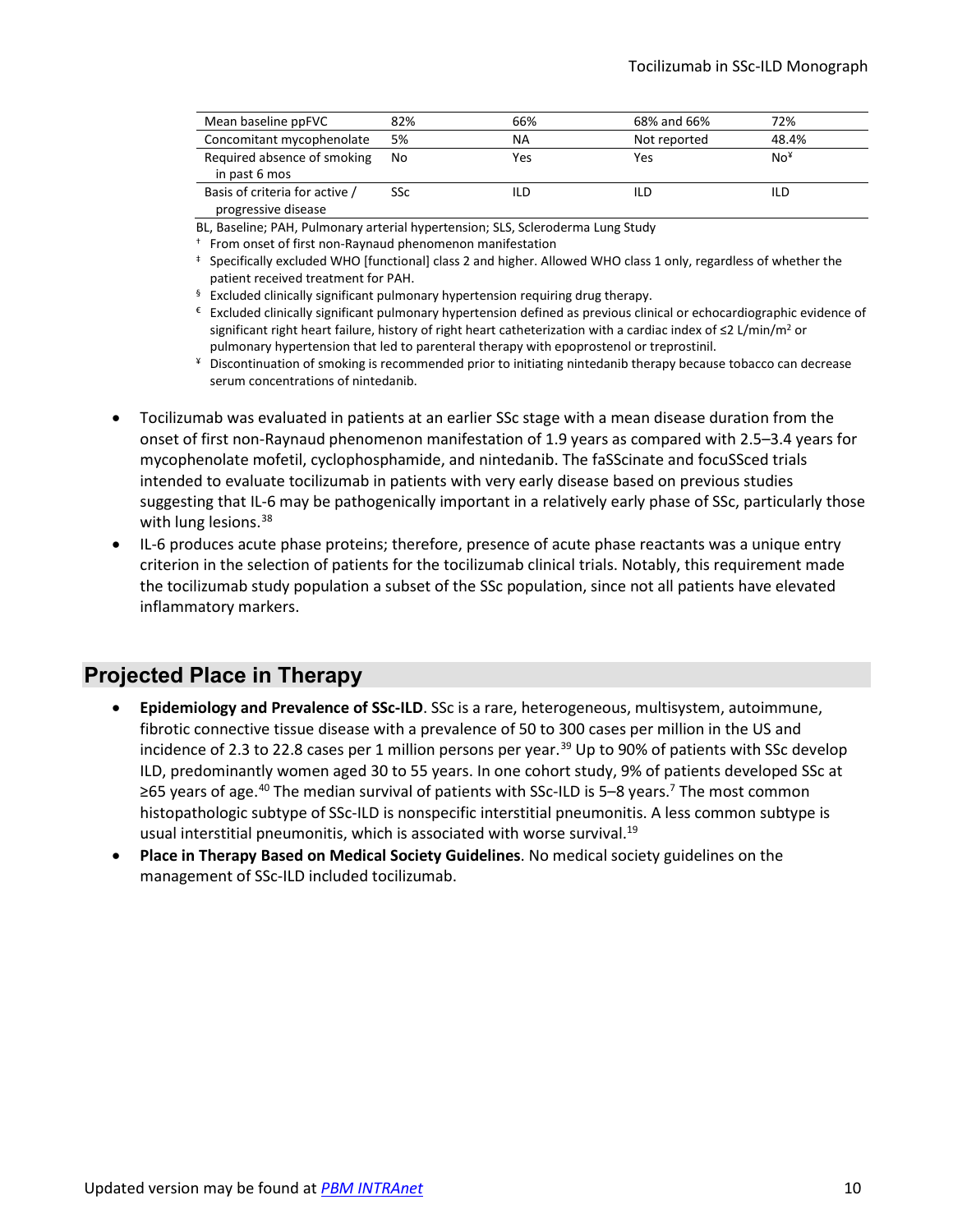- **Potential Place in Therapy Based on the Evidence**. There have been no active-controlled trials to inform the place in therapy of tocilizumab in the treatment of SSc. In adults who had early, active / progressive, diffuse cutaneous SSc with increased inflammatory markers and who were mainly naïve to mycophenolate mofetil and cyclophosphamide, tocilizumab was numerically but not statistically effective for skin fibrosis and seemed to produce a sustained, clinically meaningful but statistically inconclusive benefit over placebo in preserving pulmonary function both in the overall population (SSc with or without ILD) and the post hoc subgroup of patients with ILD. The response in the ILD subgroup drove the favorable results observed in the overall population; however, the quality of evidence in the ILD subgroup was low. Tocilizumab seemed to improve HRCT-quantitated lung fibrosis, the time to treatment failure, and overall health status (ACR-CRISS), and to reduce the use of immunomodulator rescue therapy. There is insufficient data on the safety and efficacy of combination therapy, such as tocilizumab and another immunosuppressant effective for skin fibrosis (e.g., mycophenolate or cyclophosphamide). There is no evidence to inform the optimal timing for initiating therapy and the safety and efficacy of tocilizumab in patients with later stages of disease, patients previously exposed to mycophenolate or cyclophosphamide, or patients without increased acute phase reactants.
- **Potential Place in Therapy in VHA**. Tocilizumab therapy may be considered to preserve pulmonary function in patients with clinically evident SSc-ILD or subclinical SSc-ILD.

Prepared November 2021. Contact person: Francine Goodman, National PBM Clinical Pharmacy Program Manager, Formulary Management, VA Pharmacy Benefits Management Services (10P4P)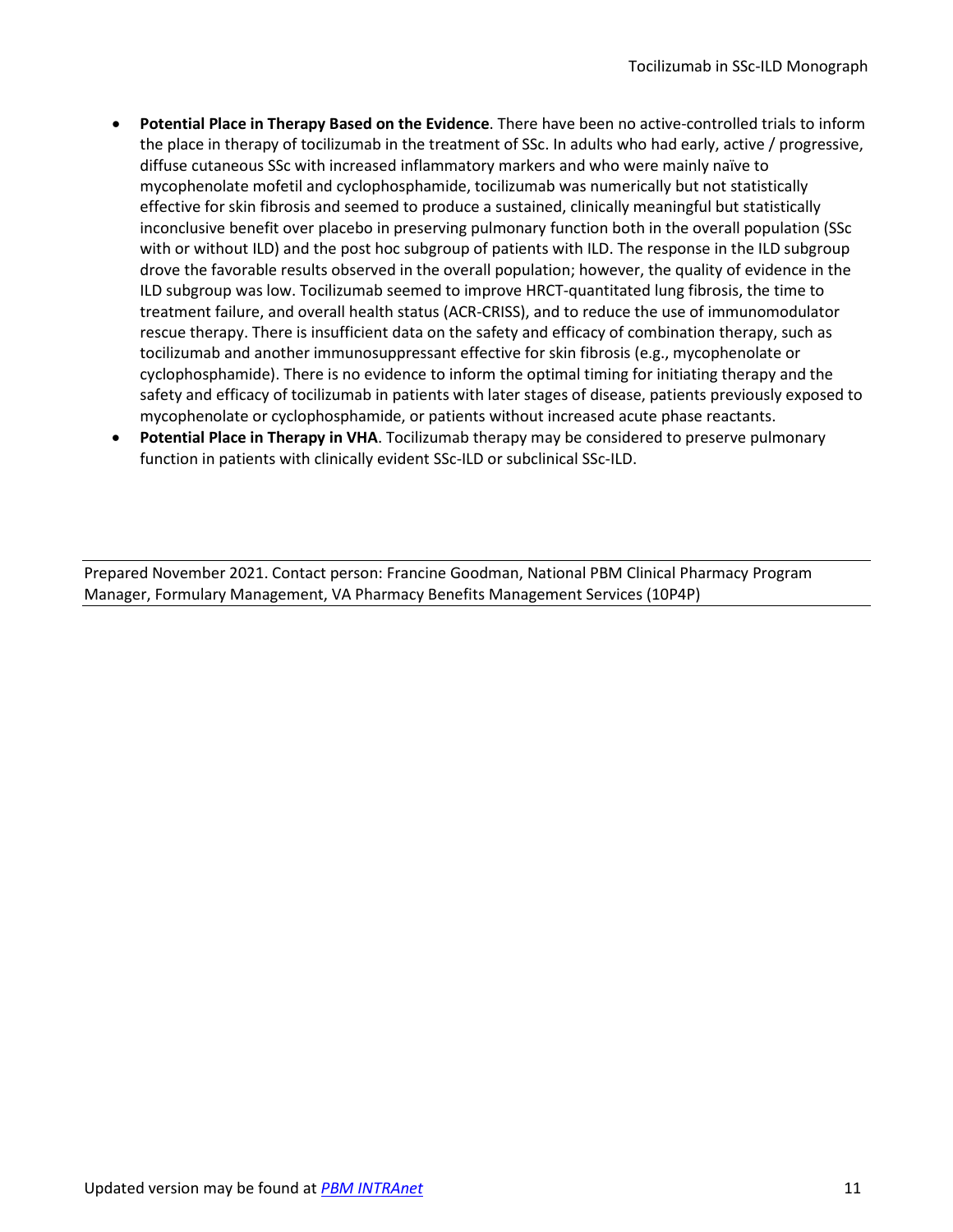# **References**

- <span id="page-11-0"></span>1 ACTEMRA (tocilizumab) injection [prescribing information online]. South San Francisco, CA: Genentech. March 2021. Available at: [ACTEMRA® \(tocilizumab\) \(gene.com\).](https://www.gene.com/download/pdf/actemra_prescribing.pdf) Accessed 17 March 2021.
- <span id="page-11-1"></span> Khanna D, Lin CJF, Furst DE, et al; focuSSced investigators. Tocilizumab in systemic sclerosis: a randomised, double-blind, placebo-controlled, phase 3 trial. Lancet Respir Med. 2020 Oct;8(10):963-974. doi: 10.1016/S2213-2600(20)30318-0. Epub 2020 Aug 28. Erratum in: Lancet Respir Med. 2020 Oct;8(10):e75. Erratum in: Lancet Respir Med. 2021 Mar;9(3):e29.
- <span id="page-11-2"></span><sup>3</sup> Roofeh D, Lin CJF, Goldin J, et al; focuSSced investigators. Tocilizumab Prevents Progression of Early Systemic Sclerosis Associated Interstitial Lung Disease. Arthritis Rheumatol. 2021 Feb 3. doi: 10.1002/art.41668. Epub ahead of print. *Post hoc analysis.*
- <span id="page-11-3"></span>4 Khanna D, Denton CP, Jahreis A, et al. Safety and efficacy of subcutaneous tocilizumab in adults with systemic sclerosis (faSScinate): a phase 2, randomised, controlled trial. Lancet. 2016 Jun 25;387(10038):2630-2640. doi: 10.1016/S0140-6736(16)00232-4. Epub 2016 May 5. Erratum in: Lancet. 2018 Apr 7;391(10128):1356.
- <span id="page-11-4"></span>5 Khanna D, Denton CP, Lin CJF, et al. Safety and efficacy of subcutaneous tocilizumab in systemic sclerosis: results from the open-label period of a phase II randomised controlled trial (faSScinate). Ann Rheum Dis. 2018;77(2):212-220. doi:10.1136/annrheumdis-2017-211682
- <span id="page-11-5"></span>6 Daoussis D, Liossis SN. Treatment of systemic sclerosis associated fibrotic manifestations: Current options and future directions. Mediterr J Rheumatol. 2019 Mar 28;30(1):33-37. doi: 10.31138/mjr.30.1.33.
- <span id="page-11-6"></span> $7$  Center for Drug Evaluation and Research (CDER). Multi-discipline review of tocilizumab (ACTEMRA) supplement application for systemic sclerosis-associated interstitial lung disease. Food and Drug Administration (FDA). March 2021.
- <span id="page-11-7"></span>8 Kafaja S, Clements PJ, Wilhalme H, et al. Reliability and minimal clinically important differences of forced vital capacity: Results from the Scleroderma Lung Studies (SLS-I and SLS-II). Am J Respir Crit Care Med. 2018 Mar 1;197(5):644-652. doi: 10.1164/rccm.201709-1845OC. Epub 2017 Nov 3.
- <span id="page-11-8"></span><sup>9</sup> Academy of Managed Care Pharmacy (AMCP) dossier supplement, ACTEMRA and Systemic Sclerosis-
- <span id="page-11-9"></span>Interstitial Lung Disease [letter]. Genentech, San Francisco, CA, 16 March 2021.<br><sup>10</sup> Oliveira AL, Ruano C, Riso N, Cepeda Ribeiro J, Moraes-Fontes MF. Paradoxical pulmonary event under tocilizumab treatment for systemic sclerosis-associated usual interstitial pneumonia. Ann Rheum Dis. 2020 Feb;79(2):e22. doi: 10.1136/annrheumdis-2018-214747. Epub 2018 Dec 5.
- <span id="page-11-10"></span><sup>11</sup> Varga J. Overview of pulmonary complications of systemic sclerosis (scleroderma). In: UpToDate, King TE, Axford JS, Hollingsworth H (Eds), UpToDate, Waltham, MA, 2021. (Accessed on 5 May 2021.)
- <span id="page-11-11"></span><sup>12</sup> Knobler R, Moinzadeh P, Hunzelmann N, et al. European Dermatology Forum S1-guideline on the diagnosis and treatment of sclerosing diseases of the skin, Part 1: localized scleroderma, systemic sclerosis and overlap syndromes. J Eur Acad Dermatol Venereol. 2017 Sep;31(9):1401-1424. doi: 10.1111/jdv.14458. Epub 2017 Aug 9.
- <span id="page-11-12"></span>13 Volkmann ER, Tashkin DP. Treatment of Systemic Sclerosis-related Interstitial Lung Disease: A Review of Existing and Emerging Therapies. Ann Am Thorac Soc. 2016 Nov;13(11):2045-2056. doi: 10.1513/AnnalsATS.201606-426FR. PMID: 27560196; PMCID: PMC5122482.
- <span id="page-11-13"></span>14 Distler O, Volkmann ER, Hoffmann-Vold AM, Maher TM. Current and future perspectives on management of systemic sclerosis-associated interstitial lung disease. Expert Rev Clin Immunol. 2019 Oct;15(10):1009-1017. doi: 10.1080/1744666X.2020.1668269. Epub 2019 Sep 30.
- <span id="page-11-14"></span><sup>15</sup> Fernández-Codina A, Walker KM, Pope JE; Scleroderma Algorithm Group. Treatment Algorithms for Systemic Sclerosis According to Experts. Arthritis Rheumatol. 2018 Nov;70(11):1820-1828. doi: 10.1002/art.40560. Epub 2018 Sep 17.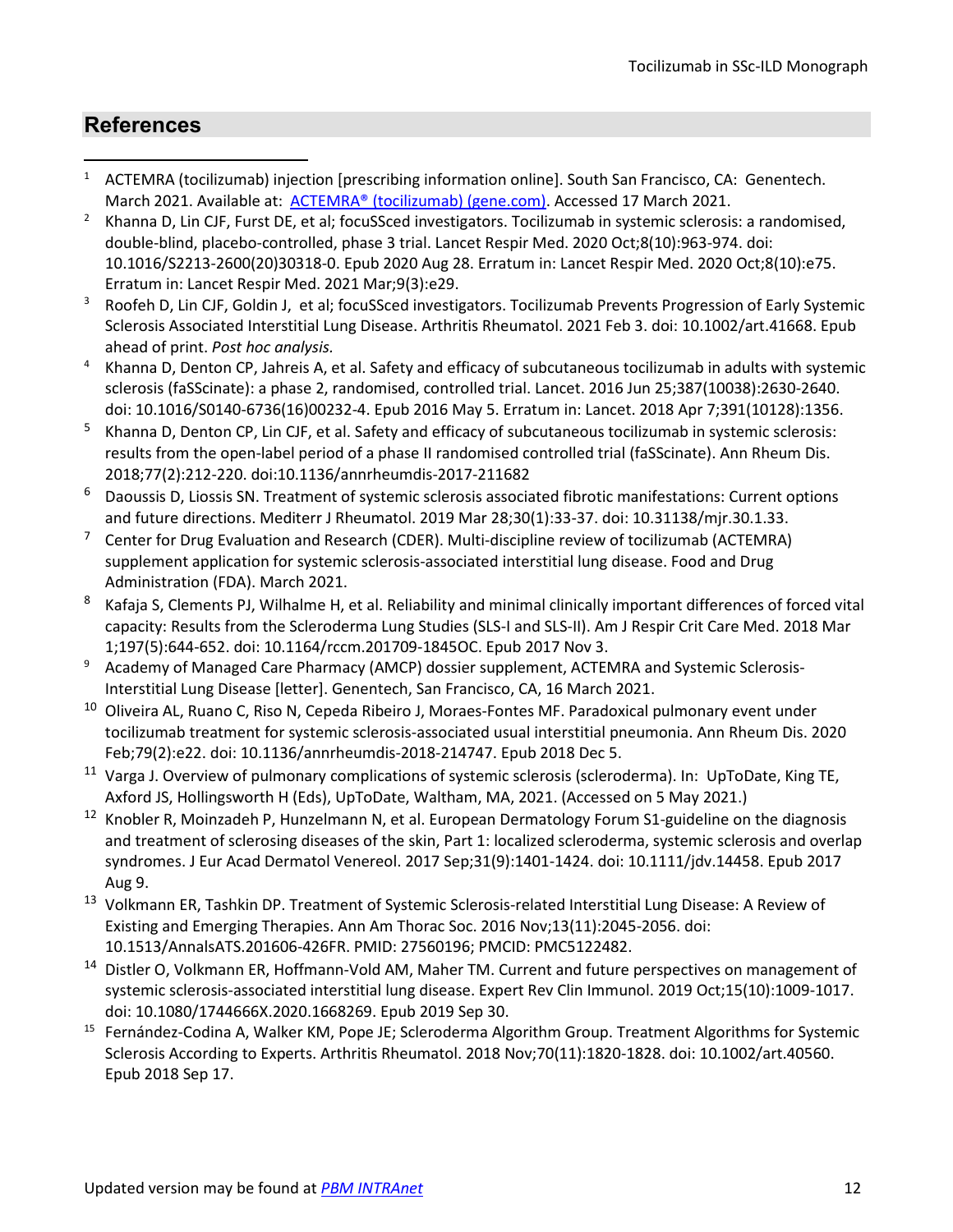- <span id="page-12-0"></span>16 Sullivan KM, Goldmuntz EA, Keyes-Elstein L, et al. Myeloablative Autologous StemCell Transplantation for Severe Scleroderma. N Engl J Med 2018;378:35-47.
- <span id="page-12-1"></span><sup>17</sup> van Laar JM, Farge D, Sont JK, et al. Autologous Hematopoietic Stem Cell Transplantation vs Intravenous Pulse Cyclophosphamide in Diffuse Cutaneous Systemic Sclerosis. JAMA 2014;311:2490. https://doi.org/10.1001/ jama.2014.6368.
- <span id="page-12-2"></span><sup>18</sup> Kowal-Bielecka O, Fransen J, et al.; EUSTAR Coauthors. Update of EULAR recommendations for the treatment of systemic sclerosis. Ann Rheum Dis. 2017 Aug;76(8):1327-1339. doi: 10.1136/annrheumdis-2016-209909. Epub 2016 Nov 9.
- <span id="page-12-3"></span><sup>19</sup> Varga J, Montesi S. Treatment and prognosis of interstitial lung disease in systemic sclerosis (scleroderma). In: UpToDate, King TE, Axford JS, Hollingsworth H (Eds), UpToDate, Waltham, MA, 2021. (Accessed on 29 April 2021.)
- <span id="page-12-4"></span><sup>20</sup> Tashkin DP, Roth MD, Clements PJ, et al.; Scleroderma Lung Study II Investigators. Mycophenolate mofetil versus oral cyclophosphamide in scleroderma-related interstitial lung disease: Scleroderma Lung Study II (SLS-II), a double-blind, parallel group, randomised controlled trial. Lancet Respir Med 2016;4:708–7
- <span id="page-12-5"></span><sup>21</sup> Naidu GSRSNK, Sharma SK, Adarsh MB, et al. Effect of mycophenolate mofetil (MMF) on systemic sclerosisrelated interstitial lung disease with mildly impaired lung function: a double-blind, placebo-controlled, randomized trial. Rheumatol Int. 2020 Feb;40(2):207-216. doi: 10.1007/s00296-019-04481-8. Epub 2019 Dec 7.
- <span id="page-12-6"></span><sup>22</sup> Hoyles RK, Ellis RW, Wellsbury J, et al. A multicenter, prospective, randomized, double-blind, placebocontrolled trial of corticosteroids and intravenous cyclophosphamide followed by oral azathioprine for the treatment of pulmonary fibrosis in scleroderma. Arthritis Rheum 2006;54:3962–3970.
- <span id="page-12-7"></span><sup>23</sup> Tashkin DP, Elashoff R, Clements PJ, et al.; Scleroderma Lung Study Research Group. Cyclophosphamide versus placebo in scleroderma lung disease. N Engl J Med 2006;354:2655–2666.
- <span id="page-12-8"></span><sup>24</sup> Goldin J, Elashoff R, Kim HJ, et al. Treatment of scleroderma-interstitial lung disease with cyclophosphamide is associated with less progressive fibrosis on serial thoracic high-resolution CT scan than placebo: findings from the Scleroderma Lung Study. Chest 2009;136:1333–1340.
- <span id="page-12-9"></span><sup>25</sup> Kim HJ, Brown MS, Elashoff R, et al. Quantitative texture-based assessment of one-year changes in fibrotic reticular patterns on HRCT in scleroderma lung disease treated with oral cyclophosphamide. Eur Radiol 2011;21:2455–2465.
- <span id="page-12-10"></span><sup>26</sup> Nannini C, West CP, Erwin PJ, Matteson EL. Effects of cyclophosphamide on pulmonary function in patients with scleroderma and interstitial lung disease: a systematic review and meta-analysis of randomized controlled trials and observational prospective cohort studies. Arthritis Res Ther. 2008;10(5):R124. doi:
- <span id="page-12-11"></span>10.1186/ar2534. Epub 2008 Oct 20. Erratum in: Arthritis Res Ther. 2009;11(2):408.<br><sup>27</sup> Distler O, Highland KB, Gahlemann M, et al.; SENSCIS Trial Investigators. Nintedanib for Systemic Sclerosis-Associated Interstitial Lung Disease. N Engl J Med. 2019 Jun 27;380(26):2518-2528. doi: 10.1056/NEJMoa1903076. Epub 2019 May 20.
- <span id="page-12-12"></span><sup>28</sup> Distler O, Highland KB, Gahlemann M, et al. Nintedanib in systemic sclerosis-associated interstitial lung disease. N Engl J Med. 2019;380:2518–2528
- <span id="page-12-13"></span><sup>29</sup> Nadashkevich O, Davis P, Fritzler M, Kovalenko W. A randomized unblinded trial of cyclophosphamide versus azathioprine in the treatment of systemic sclerosis. Clin Rheumatol. 2006 Mar;25(2):205-12. doi: 10.1007/s10067-005-1157-y. Epub 2005 Oct 14.
- <span id="page-12-14"></span><sup>30</sup> Daoussis D, Liossis SN, Tsamandas AC, et al. Experience with rituximab in scleroderma: results from a 1-year, proof-of-principle study. Rheumatology (Oxford). 2010 Feb;49(2):271-80. doi: 10.1093/rheumatology/kep093. Epub 2009 May 15.
- <span id="page-12-15"></span><sup>31</sup> Jordan S, Distler JH, Maurer B, et al.; EUSTAR Rituximab study group. Effects and safety of rituximab in systemic sclerosis: an analysis from the European Scleroderma Trial and Research (EUSTAR) group. Ann Rheum Dis. 2015 Jun;74(6):1188-94. doi: 10.1136/annrheumdis-2013-204522. Epub 2014 Jan 17.